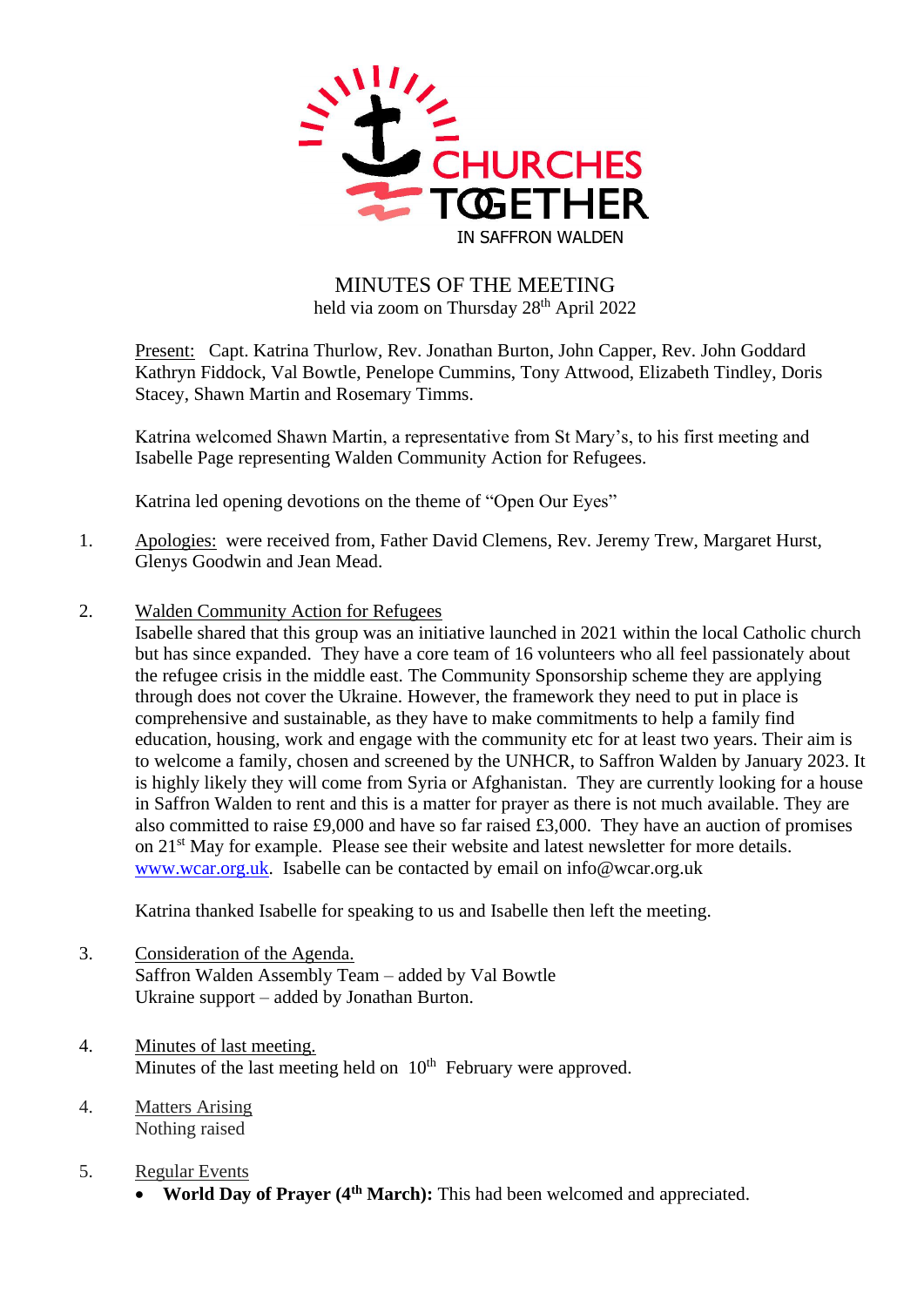- **Easter:** John Goddard thanked everyone who had helped with the Walk of Witness on Good Friday. Unfortunately he had not been able to write something for the local paper to explain the purpose of this event.
- **Christian Aid Week (15<sup>th</sup> 21<sup>st</sup> May):** John Capper shared that it would be up to individual churches to decide whether they would use the delivery only envelopes that are available. Two churches so far have asked for them. There will be another opportunity as there is a collection in Saffron Walden planned for  $8<sup>th</sup>$  October and John would appreciate help with that.

## 6. Finance

The 2021 account statements for the Main CTSW account and the Christian Aid account had been reviewed by Ged Pearce and circulated with the agenda. Expenditure has been quite low recently and John wondered if at a future meeting we might consider whether to reduce the subs that churches pay to CTSW or use the balance in hand in some way.

## 7. News from Churches

**BAPTIST** : John shared that this has been a challenging time with many recently having COVID and struggling to get to church members meetings. Has been good to be working with Tina Wilson, a URC Minister in training. Hope to arrange an event in September – details in due course.

**Abbey Lane URC** : Val shared that they are having equipment installed to allow them to project the words of hymns and songs and show video clips. They are currently in an interregnum period and looking for additional elders as well as exploring how they can reach out to young people again.

**COMMUNITY CHURCH** : Jonathan shared that their "Listening to God" outreach in the market square has re-started. They had a baptismal service on Easter Sunday and have another on 1<sup>st</sup> May. Numbers coming to church are back up as far as adults are concerned. They too are exploring what they can offer young people.

**SOCIETY of FRIENDS** : Last Sunday, although live streaming continues to be offered no one used it and attendance in person was very encouraging. Penelope shared something of a local initiative and then offered her apologies as she had to leave for another commitment. John added that the National Meeting for Worship on 29<sup>th</sup> May is going to be via zoom this year.

**OUR LADY OF COMPASSION :** Elizabeth shared that they are serving coffee after mass on Thursdays which is appreciated. Ken Lowe is staring up their youth work again. On the subject of the Synod on Synodality Elizabeth shared that questionaires are being forwarded to Rome and this is being supported with prayer.

**ST. MARY'S** : Kathryn shared that they will serving coffee between 10.15 – 12 noon on Wednesdays in May and lunchtime concerts are planned for June and July on Wednesdays. They are having a FairTrade stall at 11.15 on the first Sunday in the month. They have held a number of successful fundraising events for Ukraine recently.

**THE SALVATION ARMY** : Tony shared that their Lent Group was well attended and that the partnership with St Clare Hospice to offer bereavement support locally continues with the Community Hub, offering advice and emotional support and the Bereavement Café on the third Thursday of the month. Julia Attwood is the lead for the local Hope into Action project.

9. Any Other Business